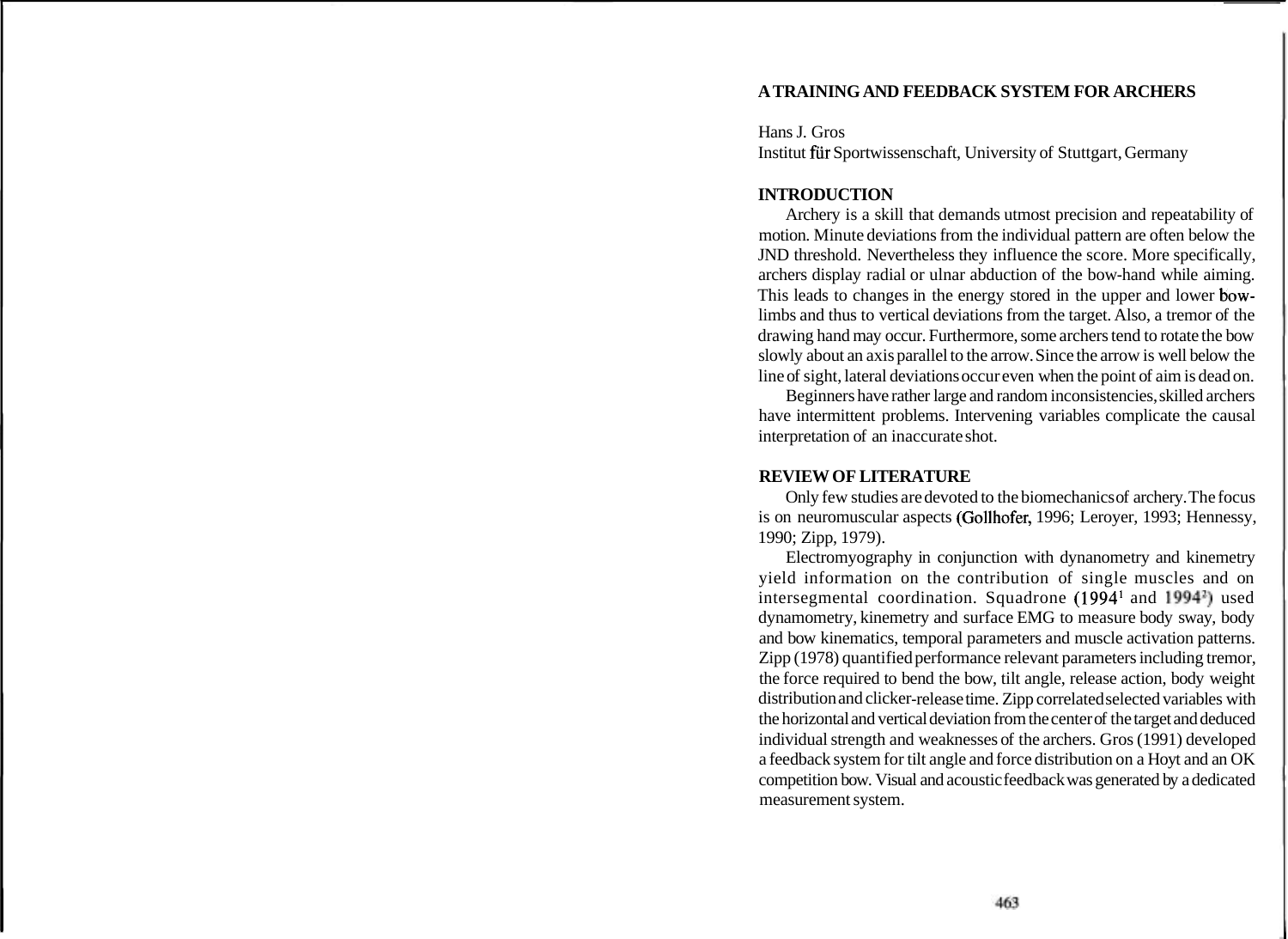### **RATIONALE**

The quality of each shot can be quantified based on the horizontal and verticaldeviations from the target center (Zipp, 1978). The ability to control and reproduce the wrist position is relevant for performance (Gros, 1991). Deviations from an individual set pattern tend to increase the vertical inaccuracy. The tilt of the bow is a result of pronation or supination and usually takes place slowly during the aiming phase. It leads to horizontal deviations from the target.

Small differences can have pronounced effects on the performance and may not be observable by the coach. Hence there is potential for a dedicated 'archery measurement' system that delivers fast and objective supplementary information for coaches and archers. The aim of the project was to develop a precise and 'easy to use' tool in order to provide feedback.

### **DESIGN AND FEATURES OF THE SYSTEM**

A HOYT competition bow was instrumented with strain gauges above and below the bowgrip. The signals are pre-amplified and fed to an amplifier with gain and offset adjustment to accommodate bow-limbs of different stiffness. The difference between the forces  $F(a)$  and  $F(b)$  is supplied. The tilt of the bow is measured with a silicon damped inclinometer HBM **NM**  122, The analog data are digitally converted using a National Instruments PC-LPM-16 board. Sampling frequency for all channels is 1 Khz. 5000 sets of samples are recorded for each shot.

Based on the LAB VIEW@ software an application was programmed to fulfill all user requirements regarding the data acquisition and processing as well as ease of operation and stability. In addition to the forces F1, F2, DF and the tilt angle a, two channels may be user defined. In the present study EMG and data from an accelerometer were recorded. Them. pectoralis EMG is an indicator for premature internal rotation of the bow arm that is present in some archers in anticipation of the release. The ECG content of the signal is used to determine the moment of release in relation to heartbeat.

The accelerometer was mounted onto the bow. The clicker, a small metal plate that holds the arrow to the bow, makes an audible click when the archer pulls the arrow to the final draw length just before release. Release causes acceleration of the arrow and vibration of the middle part. Thus, the accelerometer output permits determination of clicker-release times. These times were verified with the use of high speed videography.

The measuring module features programmable gain and offset, on-line help, visual data inspection as well as zoom of the display and data storage.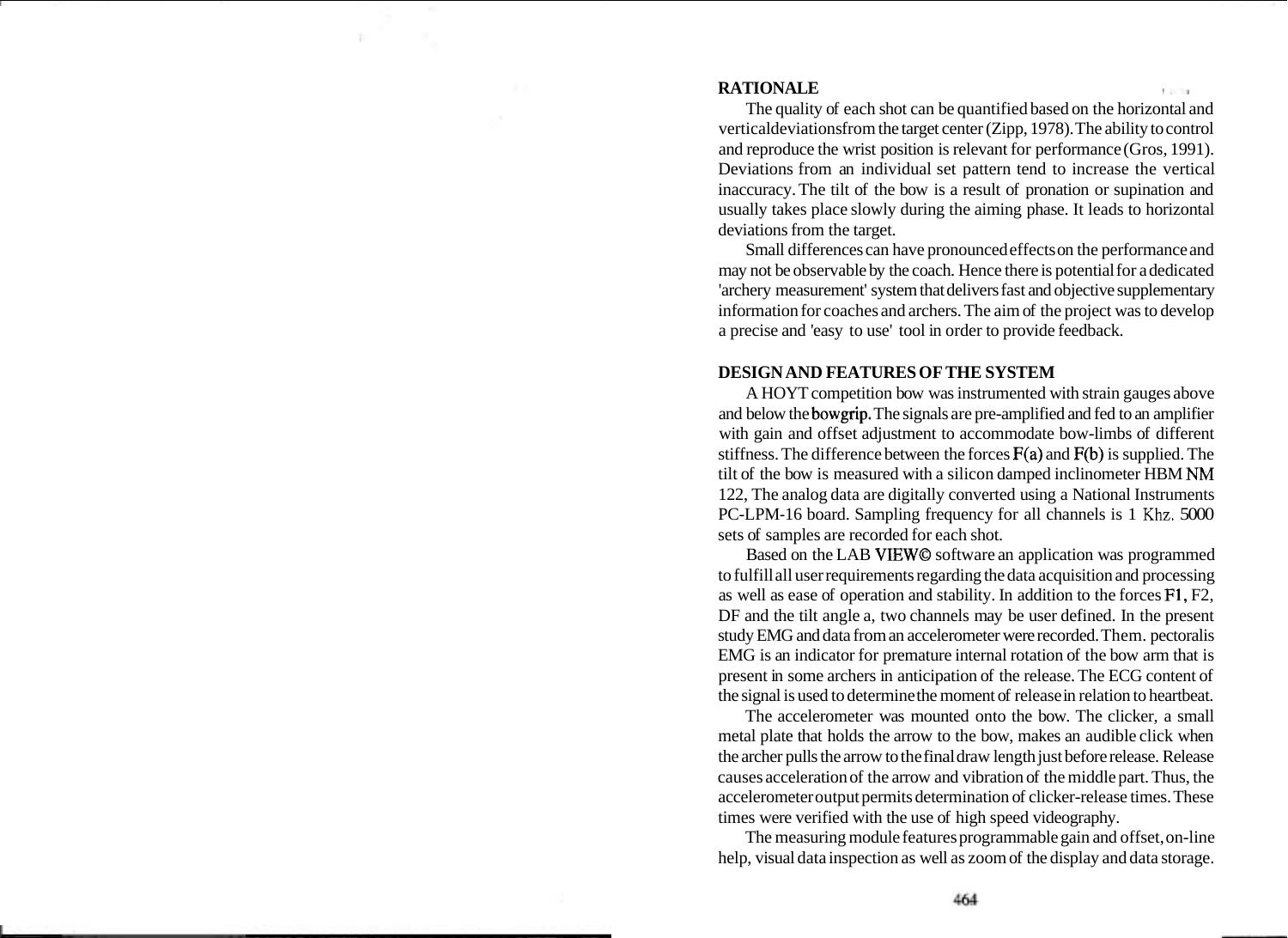During the data acquisition a sound can be activated at a specified set point and in an adjustable window. This sound represents a real time feedback on whether the predefined levels are reached within the selected range or not. Different frequencies are used to distinguish 'force' and 'angle' information. Data can be recalled, viewed, compared and exported from a second software module.

## **SYSTEM PERFORMANCE EVALUATION**

The feedback system uses up-to-date hardware and software technology. Implementation of bows with different strength and arrow length is possible. The software is flexible enough to accommodate future user requirements. The accuracy and reliability of the system was determined by using a force ' vs. displacement measuring device that pulls the string to draw length without applying a torque to the handle. The system is now used in the training environment of national and international caliber archers.

## **RESULTS AND DISCUSSION**

The presented system generates reliable on-line information on performance relevant parameters:

- Forces applied to the midsection of the bow.

- Difference between the forces acting on the upper and lower part of the bow as an indication of the moment applied through ulnar and radial deviations of the bow arm wrist.

- Angle of tilt and

- two user defined channels of analog data, in this case EMG of the m. pectoralis and acceleration of the bow.

At present a longitudinal study to analyze international (Level A) and national (level B and C) caliber athletes of the DSB is under way. Due to the design of the study we can, at the moment, only report tentative and preliminary results. Continuous data collection throughout 1997 will provide an adequate basis for statistical treatment of the data. This database is a necessary prerequisite for statistically sound conclusions because of the small deviations of the measured variables and the intervening variables which make a cause-effect analysis difficult.

For each archer the scoring value and position of the 15 arrows per series on the target was recorded. The expected increase in precision and reproducibility for the members of the level **B** as compared to level C is observed.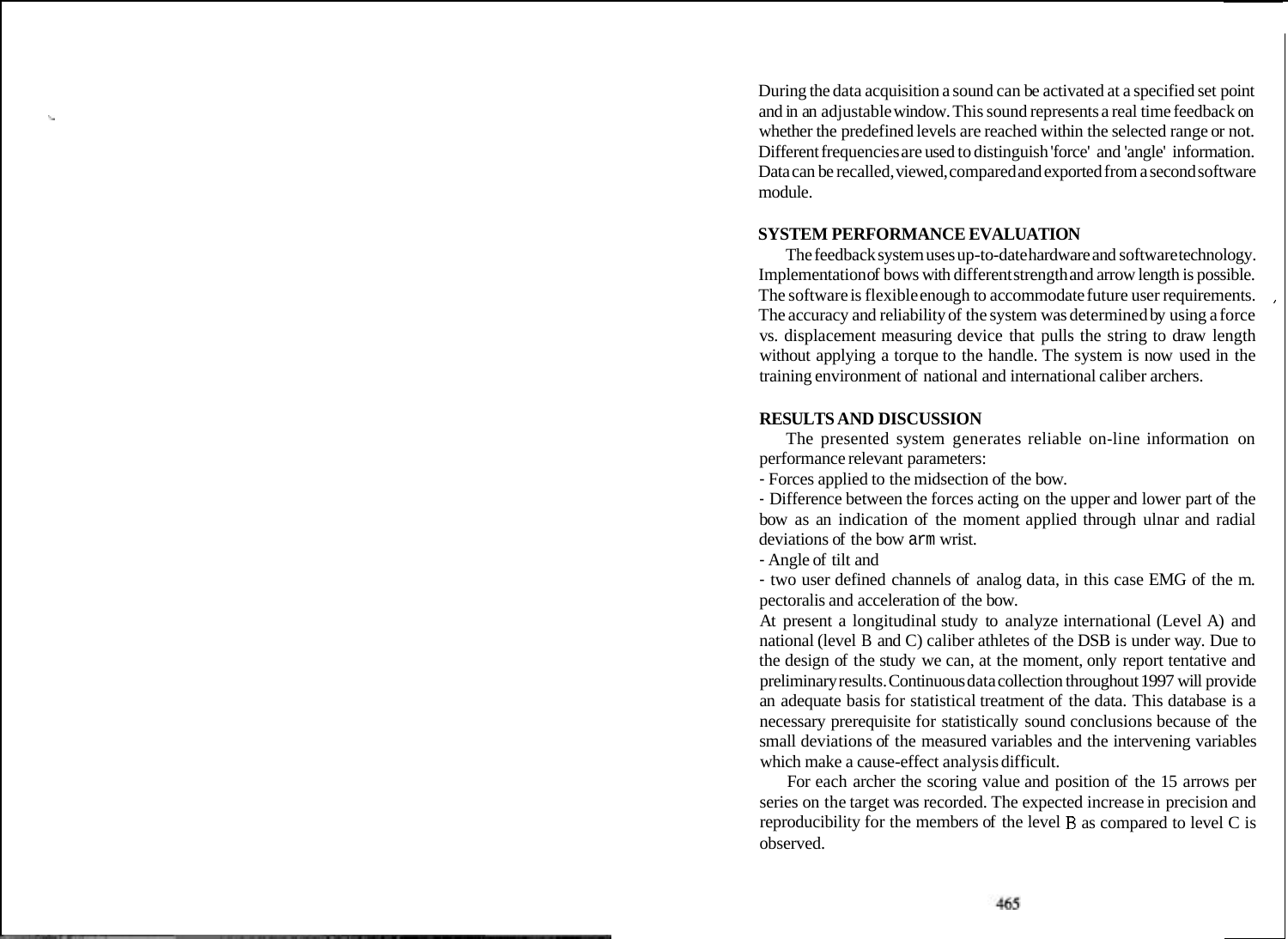#### M. PECTORALIS EMG

There is no relation between IEMG and the precision of the shot. Most \ shots are released in the time interval between two heartbeats.

### FORCES ACTING ON THE BOW

In general, top level archers reproduce the wrist position very well radial and ulnar deviations are small. However, intermittent problems occur and may cause vertical deviations of the arrow. As an example, Figure 1 and 2 show the force-time history of two shots of one archer in one series.



**Figure 1.** Normal shot for subject 'worn.'



Figure 2. Subject 'worn' shooting with unstable wrist.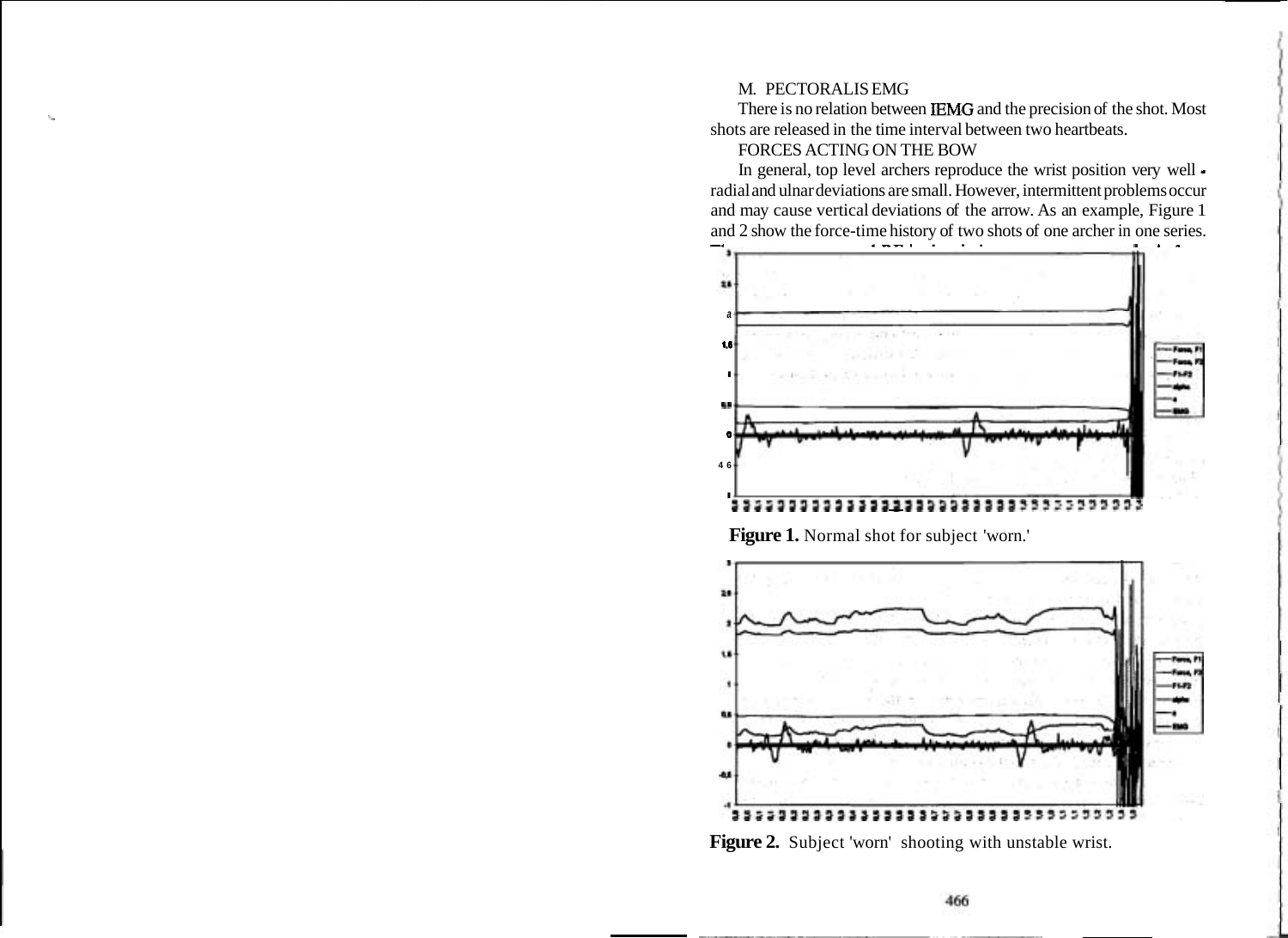#### CLICKER - RELEASE TIME

The time interval from the instant when the clicker hits the bow to the moment of release was in a range from 160 to 210 ms. Intra-individual variability as determined by the standard deviation was very small  $\leq 10$ ms). Due to the small absolute range (50 ms) of the means for all archers, a correlation between clicker-release time and performance cannot be postulated. This supports findings by Zipp (1979) who reported means from 151 to 198 ms (SD 7-11 ms) with one athlete who showed excessive variability  $(SD = 16 \text{ ms})$ .

#### ANGLE OF TILT

Analysis of the tilt angle about an axis parallel to the arrow helps to diagnose 'wobbling,' a higher frequency fluctuation, and a low frequency drifting in pronation or supination. Figure 3 summarizes data for 15 shots of one athlete. This depicts inter-shot variability and intra-subject repeatability of the tilt angle.



Figure 3: Comparison of the tilt angle for 15 shots of one archer with a pronounced 'drift.'

Figure 4 shows the mean tilt angle as a function of time for four archers. Archer '-bhm' display very little change of bow orientation, while '-akm,' '-em,' '-fhm' and '-jlm' can be considered as 'drifters.'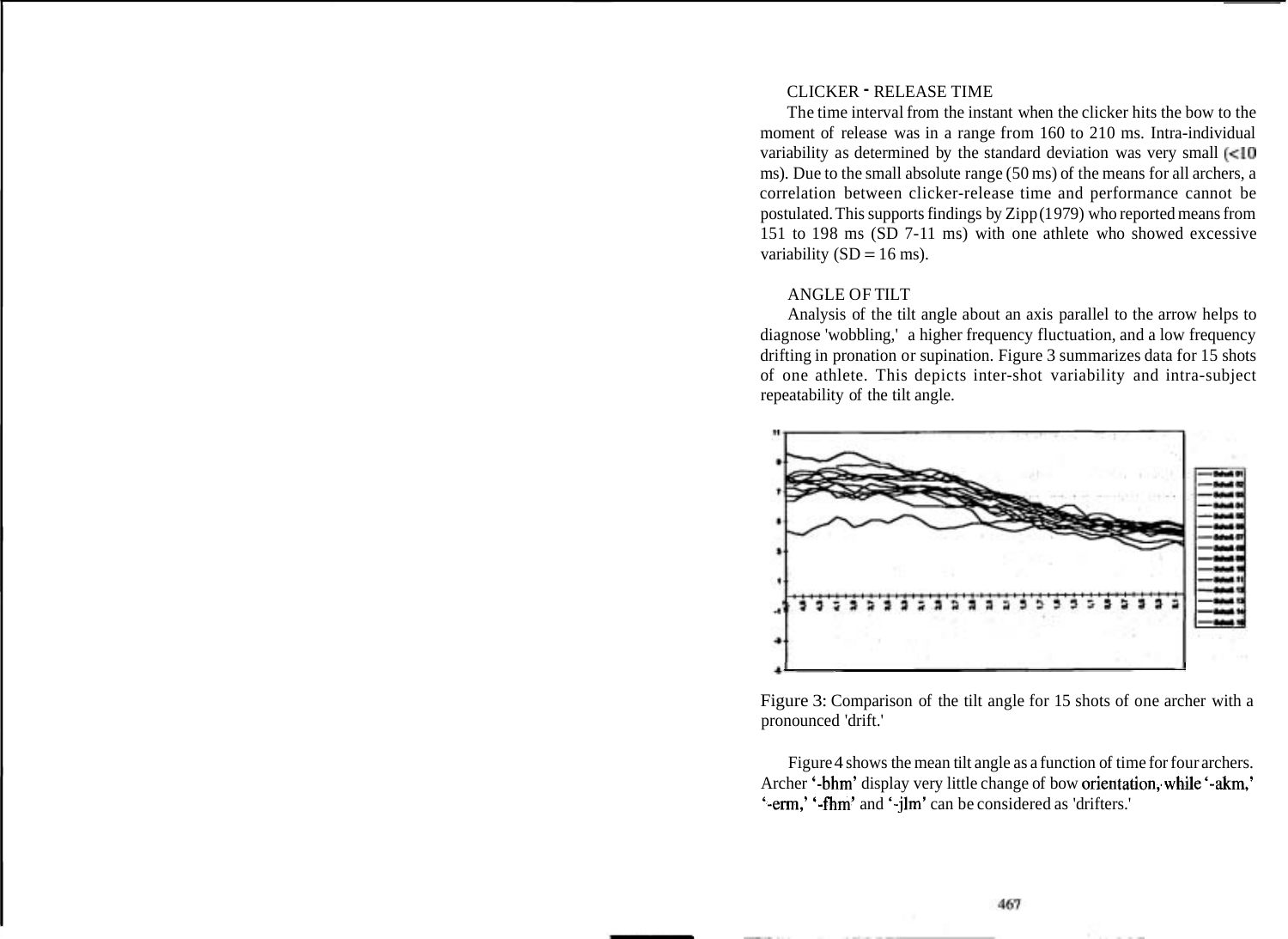

Figure 4: Comparison of mean tilt angles for five archers.

#### **CONCLUSIONS**

Archers have individual patterns of draw, anchor, aim and release. Success depends on the reproducibility of motion. Highly skilled archers have an excellent inter-shot stability concerning the measured parameters. Deviations occur intermittently and can be recorded and analyzed with the present system.

The system is a reliable and easy-to-use tool to measure performance relevant parameters in archery. It can be used to supply simultaneous feedback, to identify intermittent problems and to document the development of the athlete.

Cross-sectional and longitudinal studies from beginners up to top level athletes are needed to further confirm the diagnostic value and determine the effect of the feedback with decreasing variability on learning and stabilization of performance in archery.

#### **REFERENCES**

Gollhofer, A., Edelmann-Nusser, J., Rapp, W., and Bachmann, V. (1996). Muskel- und neurophysiologische Erkenntnisse zur Qualifizierung des Techniktrainings. Leistungssport, 3,54-58.

Gros, H. J. (1991). Entwicklung, Bau und Erprobung eines Sofortinformationssystems f,r das Bogenschieflen. In: Leistungssport: Herausforderung für die Suortwissenschaft. Schriftenreihe des BISP, Bd. 72,173-175.